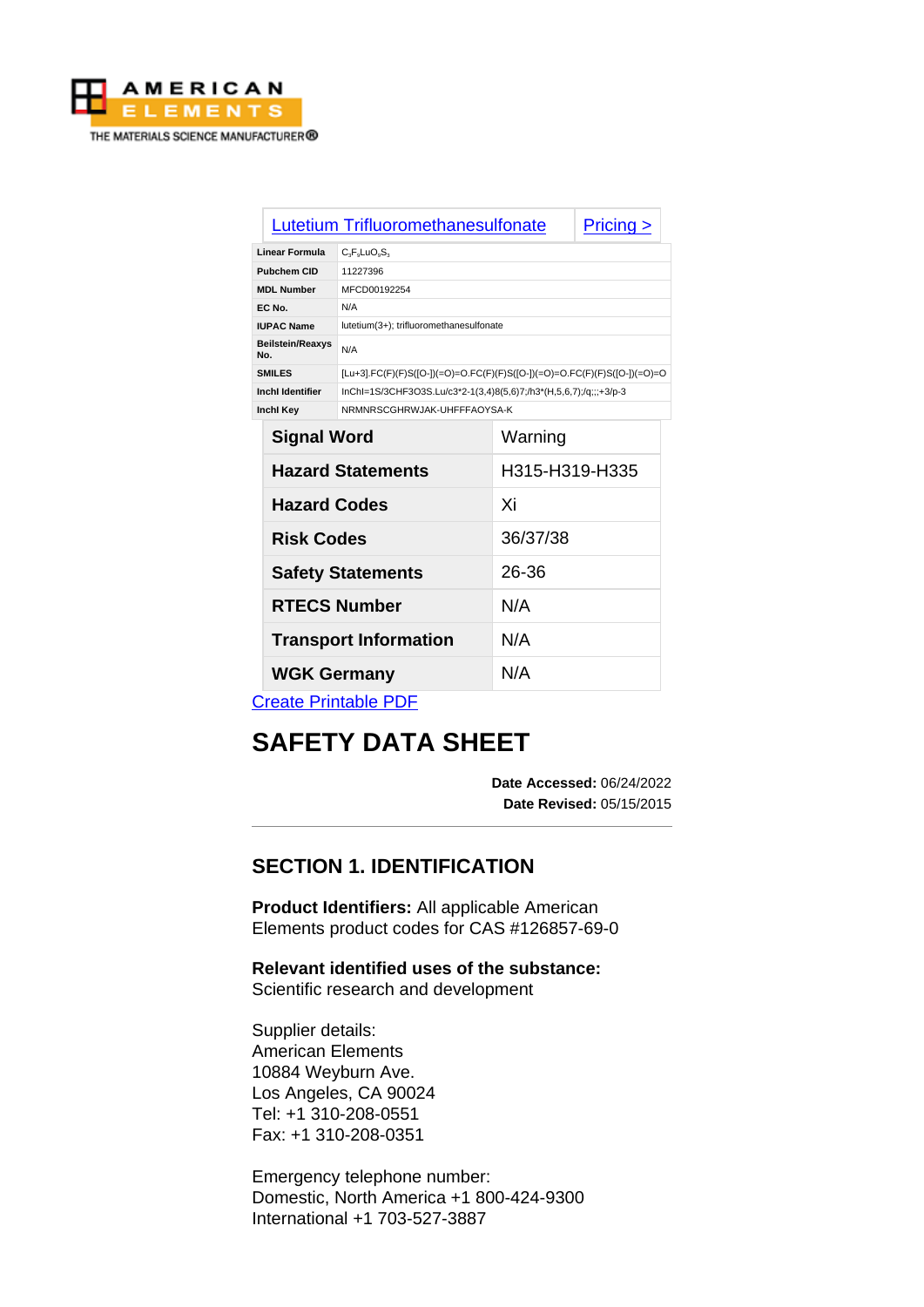# **SECTION 2. HAZARDS IDENTIFICATION**

2.1 Classification of the substance or mixture GHS Classification in accordance with 29 CFR 1910 (OSHA HCS) Skin irritation (Category 2), H315 Eye irritation (Category 2A), H319 Specific target organ toxicity - single exposure (Category 3), Respiratory system, H335

2.2 GHS Label elements, including precautionary statements



Pictogram Signal word Warning Hazard statement(s) H315 Causes skin irritation. H319 Causes serious eye irritation. H335 May cause respiratory irritation. Precautionary statement(s) P261 Avoid breathing dust/ fume/ gas/ mist/ Vapors/ spray. P264 Wash skin thoroughly after handling. P271 Use only outdoors or in a well-ventilated area. P280 Wear protective gloves/ eye protection/ face protection. P302 + P352 IF ON SKIN: Wash with plenty of soap and water. P304 + P340 IF INHALED: Remove victim to fresh air and keep at rest in a position comfortable for breathing. P305 + P351 + P338 IF IN EYES: Rinse cautiously with water for several minutes. Remove contact lenses, if present and easy to do. Continue rinsing. P312 Call a POISON CENTER or doctor/ physician if you feel unwell. P321 Specific treatment (see supplemental first aid instructions on this label). P332 + P313 If skin irritation occurs: Get medical advice/ attention. P337 + P313 If eye irritation persists: Get medical advice/ attention. P362 Take off contaminated clothing and wash before reuse. P403 + P233 Store in a well-ventilated place. Keep container tightly closed.

P405 Store locked up.

P501 Dispose of contents/ container to an approved waste disposal plant.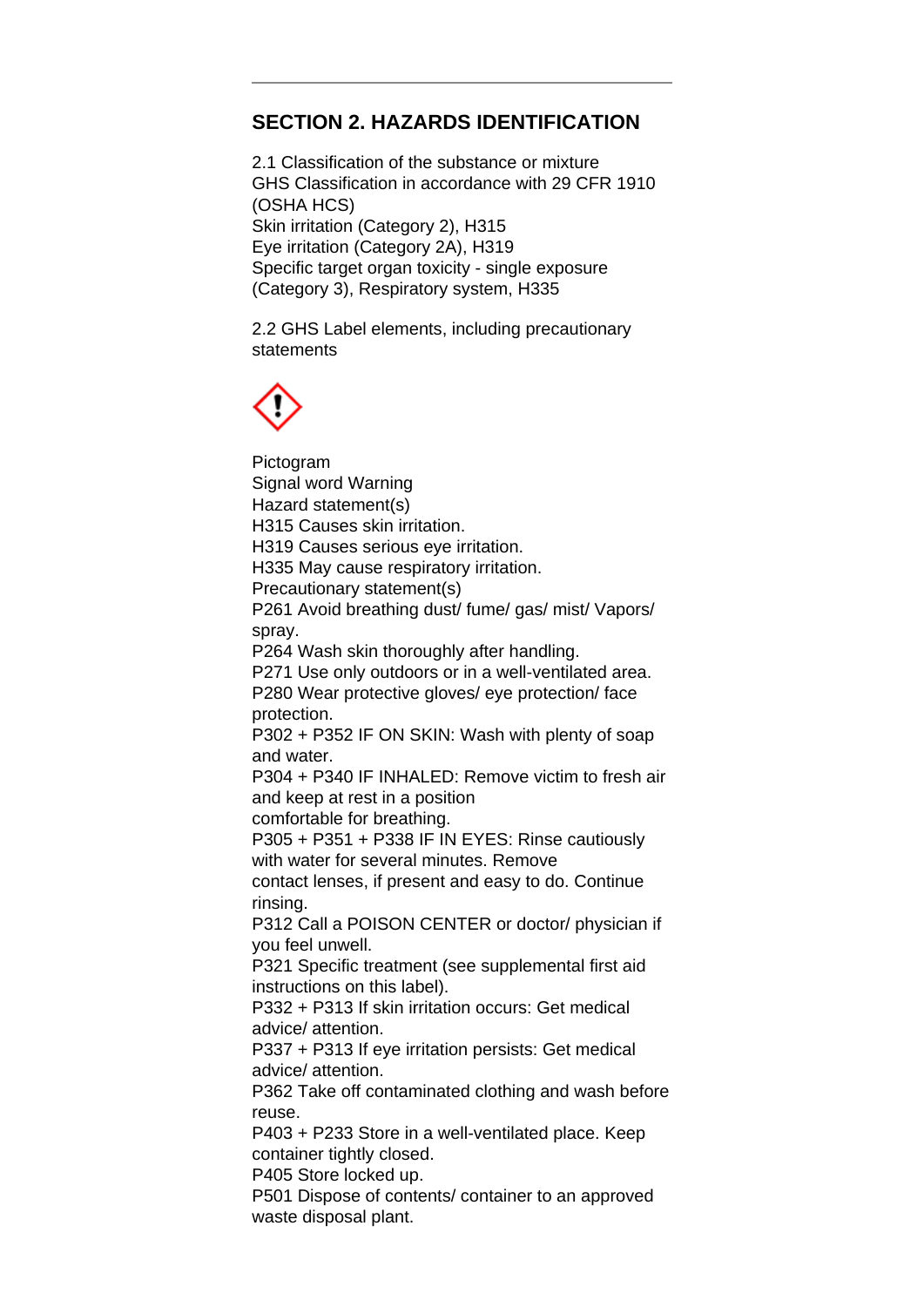#### **SECTION 3. COMPOSITION/INFORMATION ON INGREDIENTS**

3.1 Substances Synonyms : Lutetium(III) triflate Trifluoromethanesulfonic acid Formula : C3F9LuO9S3 Molecular Weight : 622.17 g/mol CAS-No. : 126857-69-0 No ingredients are hazardous according to OSHA criteria. No components need to be disclosed according to the applicable regulations.

## **SECTION 4. FIRST AID MEASURES**

4.1 Description of first aid measures General advice Consult a physician. Show this safety data sheet to the doctor in attendance. If inhaled If breathed in, move person into fresh air. If not breathing, give artificial respiration. Consult a physician. In case of skin contact Wash off with soap and plenty of water. Consult a physician. In case of eye contact Rinse thoroughly with plenty of water for at least 15 minutes and consult a physician. If swallowed Never give anything by mouth to an unconscious person. Rinse mouth with water. Consult a physician. 4.2 Most important symptoms and effects, both acute and delayed The most important known symptoms and effects are described in the labelling (see section 2.2) and/or in section 11 4.3 Indication of any immediate medical attention and special treatment needed no data available

#### **SECTION 5. FIREFIGHTING MEASURES**

5.1 Extinguishing media Suitable extinguishing media Use water spray, alcohol-resistant foam, dry chemical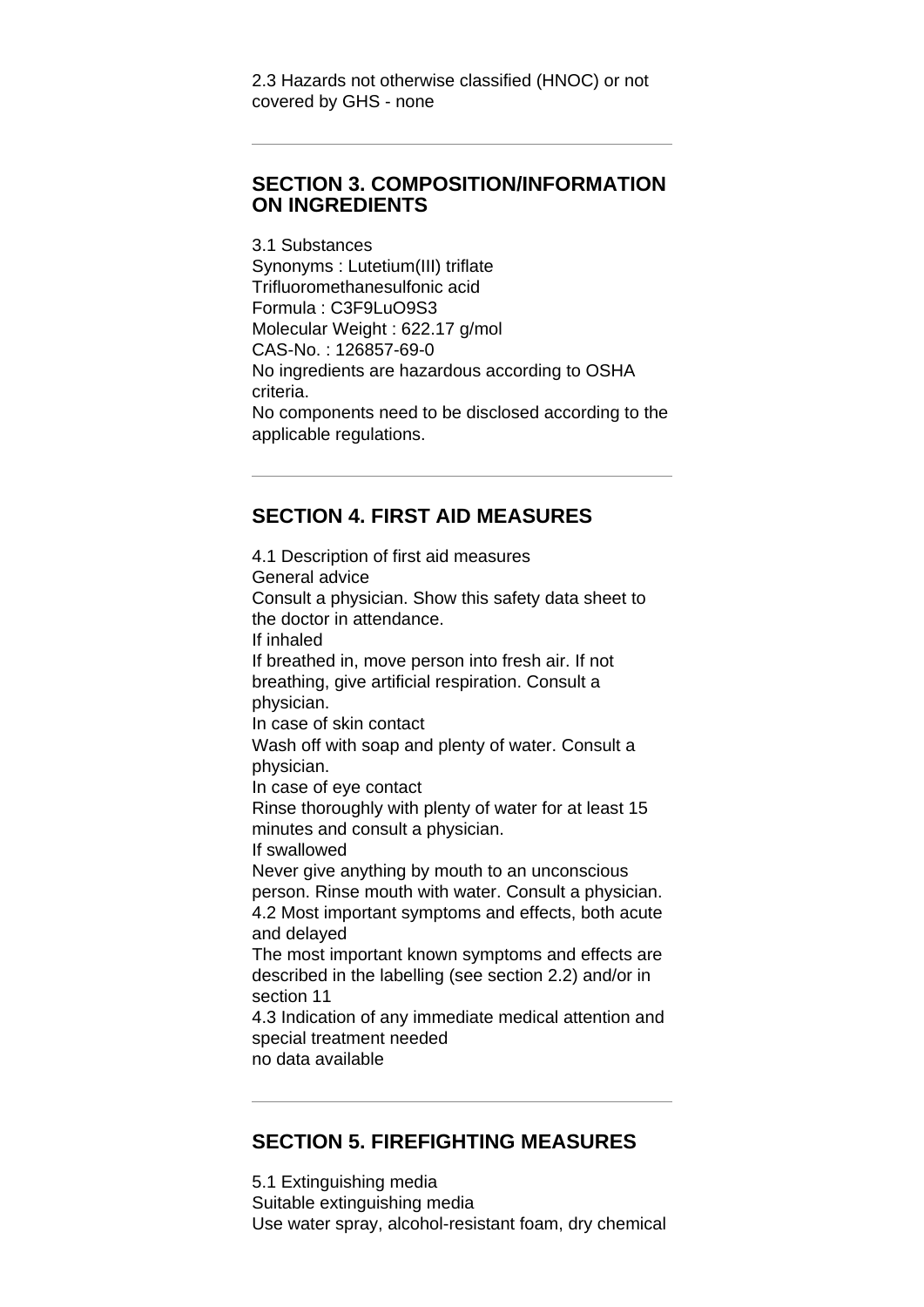or carbon dioxide. 5.2 Special hazards arising from the substance or mixture Carbon oxides, Sulphur oxides, Hydrogen fluoride, lutetium oxides 5.3 Advice for firefighters Wear self contained breathing apparatus for fire fighting if necessary. 5.4 Further information no data available

#### **SECTION 6. ACCIDENTAL RELEASE MEASURES**

6.1 Personal precautions, protective equipment and emergency procedures Use personal protective equipment. Avoid dust formation. Avoid breathing Vapors, mist or gas. Ensure adequate ventilation. Evacuate personnel to safe areas. Avoid breathing dust. For personal protection see section 8. 6.2 Environmental precautions Do not let product enter drains. 6.3 Methods and materials for containment and cleaning up Pick up and arrange disposal without creating dust. Sweep up and shovel. Keep in suitable, closed containers for disposal. 6.4 Reference to other sections For disposal see section 13.

# **SECTION 7. HANDLING AND STORAGE**

7.1 Precautions for safe handling Avoid contact with skin and eyes. Avoid formation of dust and aerosols. Provide appropriate exhaust ventilation at places where dust is formed. For precautions see section 2.2. 7.2 Conditions for safe storage, including any incompatibilities Keep container tightly closed in a dry and wellventilated place. Hygroscopic. Keep in a dry place. 7.3 Specific end use(s) Apart from the uses mentioned in section 1.2 no other specific uses are stipulated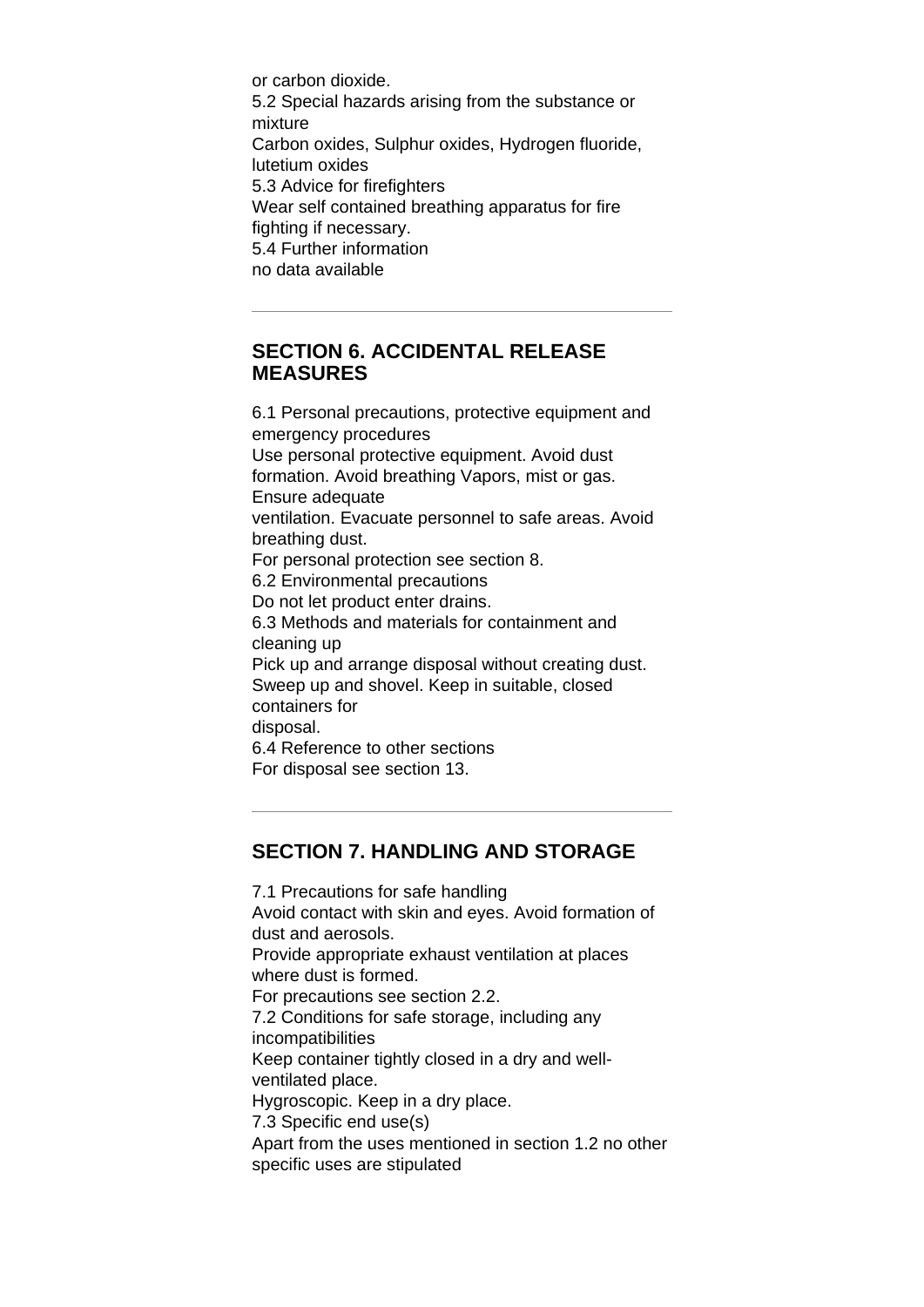## **SECTION 8. EXPOSURE CONTROLS/PERSONAL PROTECTION**

8.1 Control parameters Components with workplace control parameters Contains no substances with occupational exposure limit values. 8.2 Exposure controls Appropriate engineering controls Handle in accordance with good industrial hygiene and safety practice. Wash hands before breaks and at the end of workday. Personal protective equipment Eye/face protection Safety glasses with side-shields conforming to EN166 Use equipment for eye protection tested and approved under appropriate government standards such as NIOSH (US) or EN 166(EU). Skin protection Handle with gloves. Gloves must be inspected prior to use. Use proper glove removal technique (without touching glove's outer surface) to avoid skin contact with this product. Dispose of contaminated gloves after use in accordance with applicable laws and good laboratory practices. Wash and dry hands. Body Protection impervious clothing, The type of protective equipment must be selected according to the concentration and amount of the dangerous substance at the specific workplace. Respiratory protection For nuisance exposures use type P95 (US) or type P1 (EU EN 143) particle respirator.For higher level protection use type OV/AG/P99 (US) or type ABEK-P2 (EU EN 143) respirator cartridges. Use respirators and components tested and approved under appropriate

government standards such as NIOSH (US) or CEN (EU).

Control of environmental exposure Do not let product enter drains.

## **SECTION 9. PHYSICAL AND CHEMICAL PROPERTIES**

9.1 Information on basic physical and chemical properties a) Appearance Form: powder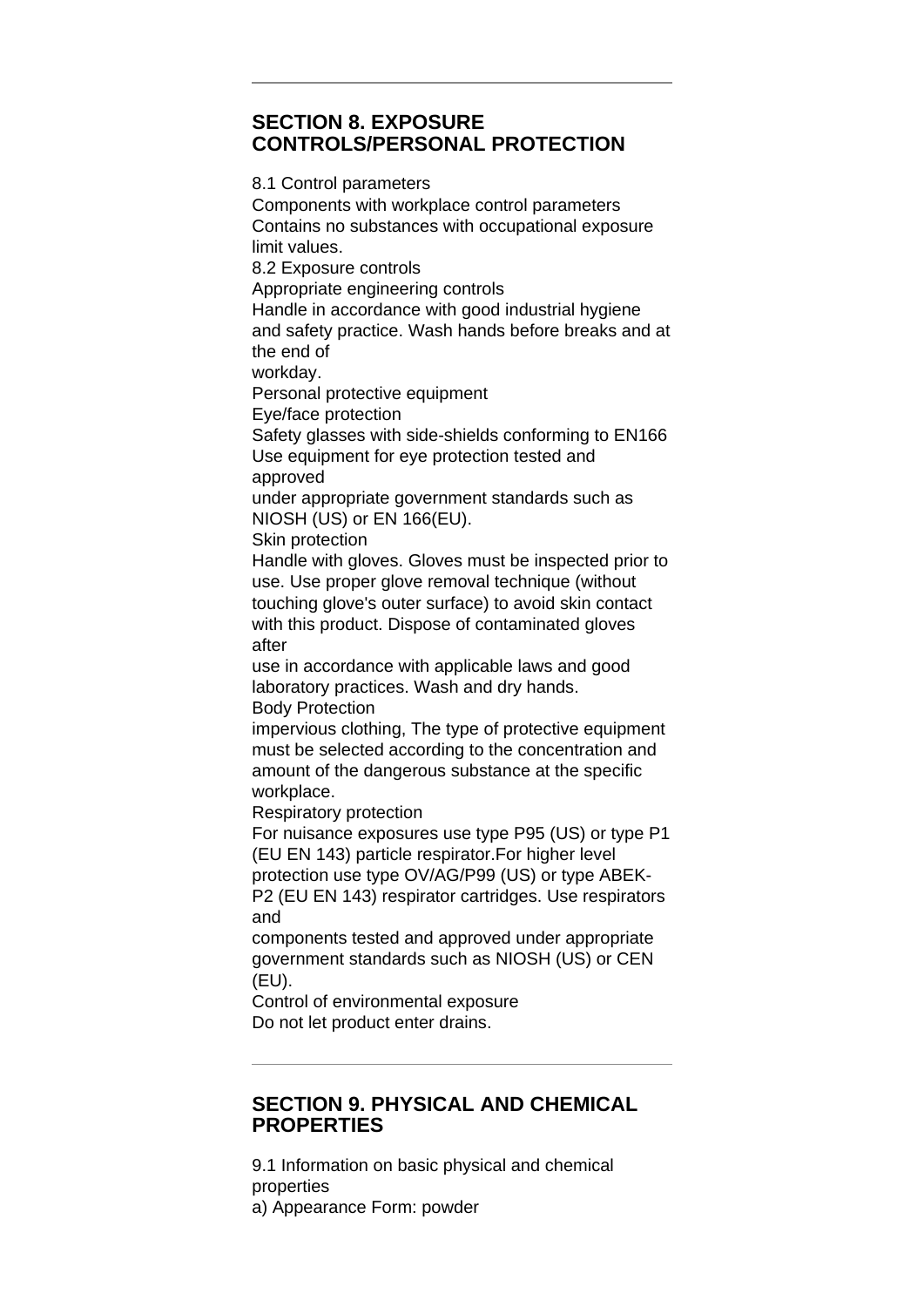b) Odor no data available c) Odor Threshold no data available d) pH no data available e) Melting point/freezing point no data available f) Initial boiling point and boiling range no data available g) Flash point no data available h) EVaporation rate no data available i) Flammability (solid, gas) no data available j) Upper/lower flammability or explosive limits no data available k) Vapor pressure no data available l) Vapor density no data available m) Relative density no data available n) Water solubility no data available o) Partition coefficient: noctanol/ water no data available p) Auto-ignition temperature no data available q) Decomposition temperature no data available r) Viscosity no data available s) Explosive properties no data available t) Oxidizing properties no data available 9.2 Other safety information no data available

## **SECTION 10. STABILITY AND REACTIVITY**

10.1 Reactivity no data available 10.2 Chemical stability Stable under recommended storage conditions. 10.3 Possibility of hazardous reactions no data available 10.4 Conditions to avoid Avoid moisture. 10.5 Incompatible materials Strong oxidizing agents 10.6 Hazardous decomposition products Other decomposition products - no data available In the event of fire: see section 5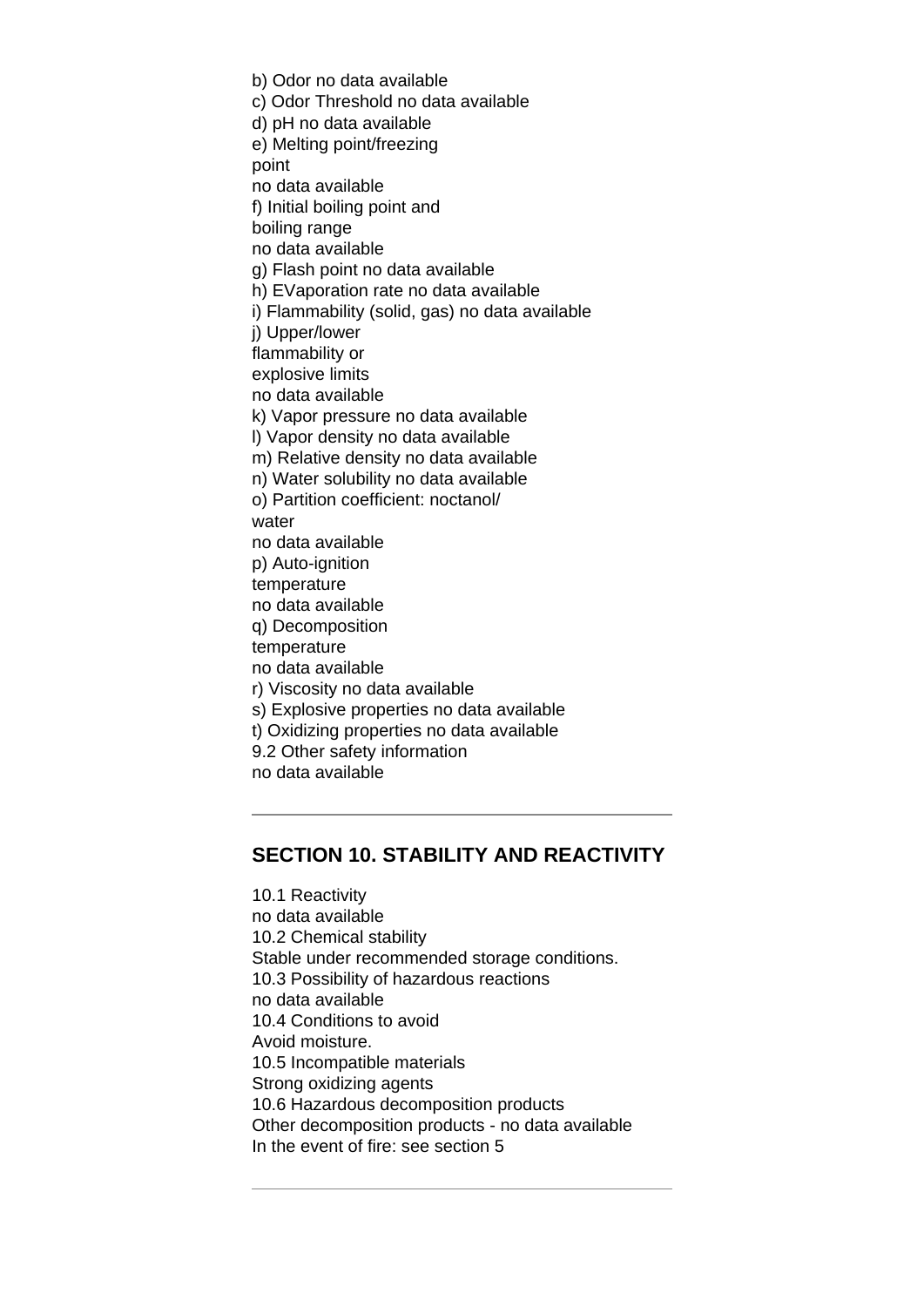#### **SECTION 11. TOXICOLOGICAL INFORMATION**

11.1 Information on toxicological effects Acute toxicity no data available Inhalation: no data available Dermal: no data available no data available Skin corrosion/irritation no data available Serious eye damage/eye irritation no data available Respiratory or skin sensitisation no data available Germ cell mutagenicity no data available **Carcinogenicity** IARC: No component of this product present at levels greater than or equal to 0.1% is identified as probable, possible or confirmed human carcinogen by IARC. ACGIH: No component of this product present at levels greater than or equal to 0.1% is identified as a carcinogen or potential carcinogen by ACGIH. NTP: No component of this product present at levels greater than or equal to 0.1% is identified as a known or anticipated carcinogen by NTP. OSHA: No component of this product present at levels greater than or equal to 0.1% is identified as a carcinogen or potential carcinogen by OSHA. Reproductive toxicity no data available no data available Specific target organ toxicity - single exposure Inhalation - May cause respiratory irritation. Specific target organ toxicity - repeated exposure no data available Aspiration hazard no data available Additional Information RTECS: Not available To the best of our knowledge, the chemical, physical, and toxicological properties have not been thoroughly investigated.

# **SECTION 12. ECOLOGICAL INFORMATION**

12.1 Toxicity no data available 12.2 Persistence and degradability no data available 12.3 Bioaccumulative potential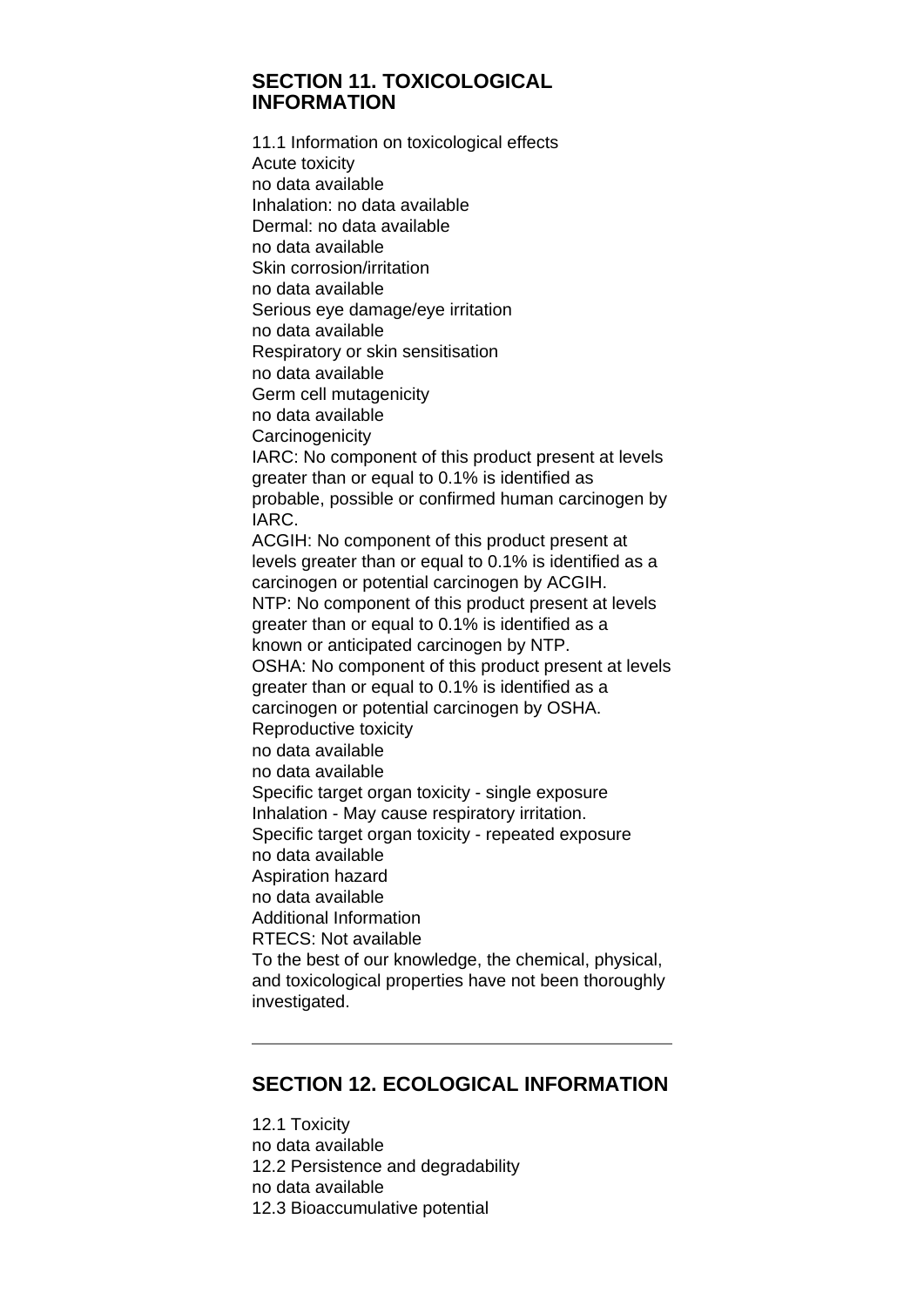no data available 12.4 Mobility in soil no data available 12.5 Results of PBT and vPvB assessment PBT/vPvB assessment not available as chemical safety assessment not required/not conducted 12.6 Other adverse effects no data available

#### **SECTION 13. DISPOSAL CONSIDERATIONS**

13.1 Waste treatment methods Product Offer surplus and non-recyclable solutions to a licensed disposal company. Contaminated packaging Dispose of as unused product.

# **SECTION 14. TRANSPORT INFORMATION**

DOT (US) Not dangerous goods IMDG Not dangerous goods IATA Not dangerous goods

#### **SECTION 15. REGULATORY INFORMATION**

SARA 302 Components SARA 302: No chemicals in this material are subject to the reporting requirements of SARA Title III, Section 302. SARA 313 Components SARA 313: This material does not contain any chemical components with known CAS numbers that exceed the threshold (De Minimis) reporting levels established by SARA Title III, Section 313. SARA 311/312 Hazards No SARA Hazards Massachusetts Right To Know Components No components are subject to the Massachusetts Right to Know Act. Pennsylvania Right To Know Components Lutetium(III) trifluoromethanesulfonate CAS-No. 126857-69-0